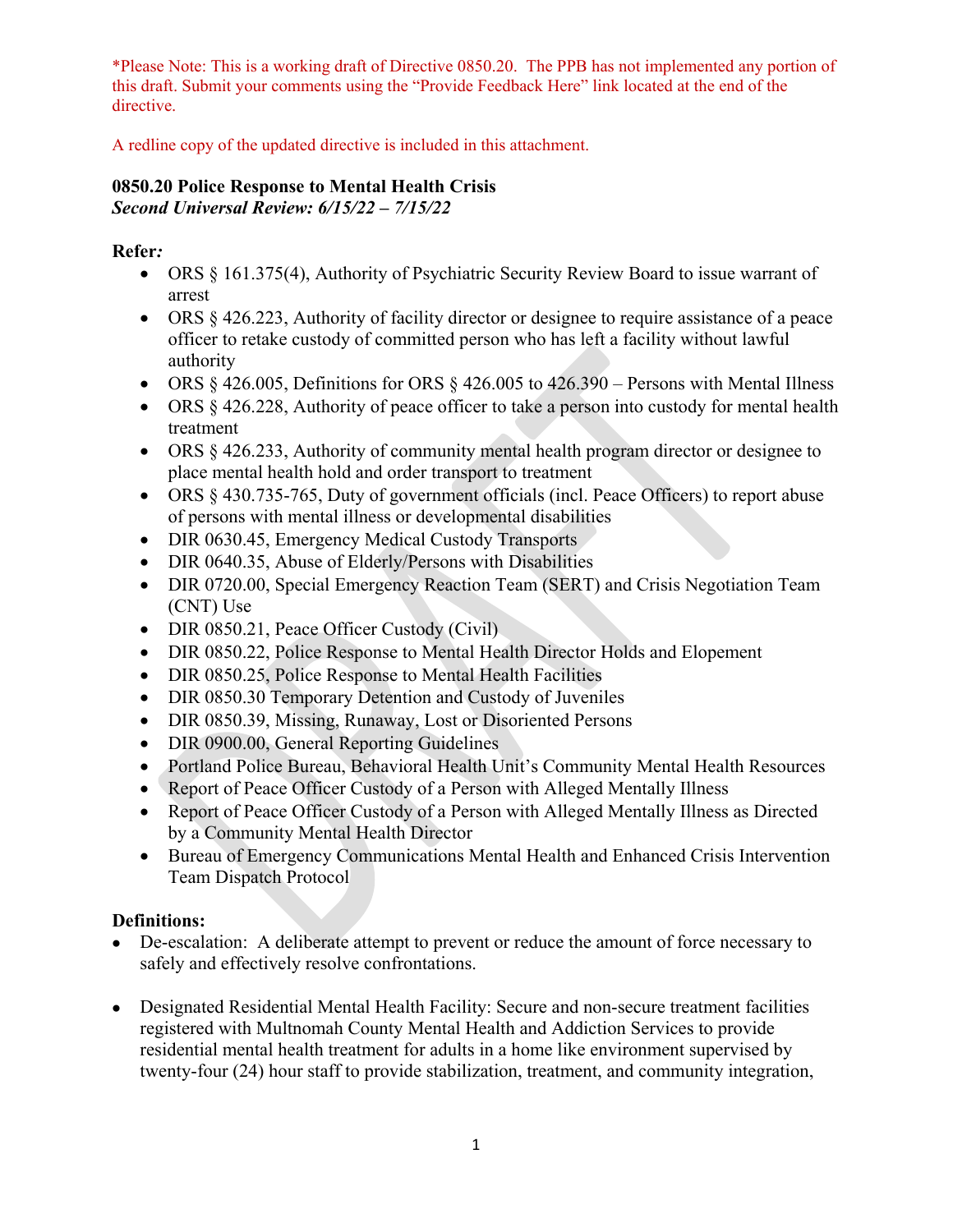A redline copy of the updated directive is included in this attachment.

which have been identified and flagged by the Portland Police Bureau's Behavioral Health Unit (BHU). ORS  $\&$  426.005 (1) (c) (d).

- Disengagement: The intentional decision, based on the totality of the circumstances, to discontinue contact with a person the member could lawfully take into custody.
- Enhanced Crisis Intervention Team (ECIT): ECIT consists of sworn members who have volunteered and been selected to complete an additional forty (40) hours of mental health response training to serve as specialized responders to persons who may have a mental illness.
- Feasible: When time and safety allow for a particular action.
- Mental Health Crisis: An incident in which *someone with an actual or perceived mental illness* experiences intense feelings of personal distress, a thought disorder, obvious changes in functioning, and/or catastrophic life events, which may, but not necessarily, result in an upward trajectory of intensity culminating in thoughts or acts that are dangerous to self and/or others.
- Mental Health Providers: Mental health providers are professionals who evaluate, diagnose, and treat mental health conditions. Providers have advanced education, training, and/or licensure. Common types of mental health providers include psychiatrist, psychologist, physician assistant, social worker, professional counselor, and qualified mental health professional. Providers may specialize in certain areas such as depression, substance abuse, or family therapy. Providers may work in different settings such as private practice, hospitals, or community agencies.
- Police Action: Any circumstance, on or off duty, in which a sworn member exercises or attempts to exercise police authority. This includes, but is not limited to, stops, searches, arrests, and use of force.

## **About Mental Health:**

- 1. Mental health is a state of successful performance of mental function, resulting in productive activities, fulfilling relationships with other people, and the ability to adapt to change and to cope with adversity. Mental health is indispensable to personal well-being, family and interpersonal relationships, and contribution to community or society.
- 2. Mental illnesses are health conditions that are characterized by alternations in thinking, mood, or behavior (or some combination thereof) associated with distress and/or impaired functioning. Alternations in thinking, mood, or behavior contribute to a host of problemspatient distress, impaired functioning, or heightened risk of death, pain, disability, or loss of freedom.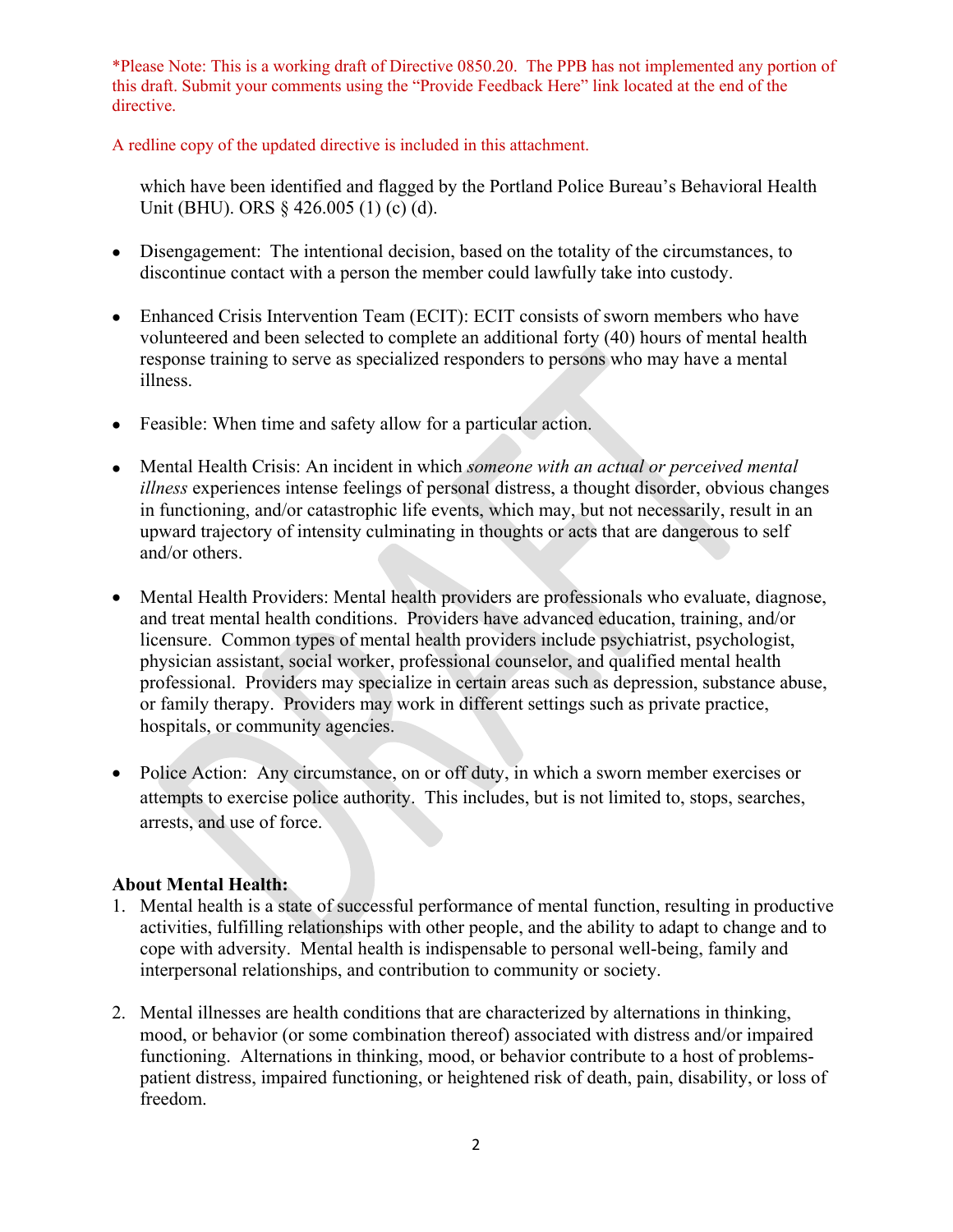A redline copy of the updated directive is included in this attachment.

- 3. Mental health problems refer to signs and symptoms of insufficient intensity or duration to meet the criteria for a mental illness diagnosis. Almost everyone has experienced mental health problems in which the distress one feels matches some of the signs and symptoms of mental illness. Mental health problems may warrant active efforts in health promotion, prevention, and treatment. Mental health problems may escalate to the level of mental health crisis if the situation and person's level of distress exceeds his or her abilities to cope.
- 4. Mental illness is distinct from an intoxicant or a substance-induced condition.
- 5. Mental illness is distinct from intellectual or developmental disabilities.

## **Policy:**

- 1. In the context of mental health services, mental health providers are responsible for the evaluation, diagnosis, and treatment of persons with mental illnesses and assessment and intervention with those who are in mental health crisis. However, the Portland Police Bureau recognizes that its members are often first responders to people with mental illness who present in crisis or with immediate needs. The Bureau is committed to serving persons in mental health crisis in partnership with mental health providers, the justice system, emergency medical services, and community members. When appropriate, referral to community-based treatment services is a preferred alternative to arrest and incarceration of persons who are in mental health crisis.
- 2. The Bureau recognizes that members will have contact with people who experience mental illness but are not in crisis. Many Bureau members will become familiar with persons in the community known to have a mental illness. The Bureau provides training so that members may recognize signs and symptoms of mental illness in the absence of crisis, and expects members to engage these persons with dignity and respect, using the skills they have learned in their crisis training. The Bureau expects that members give special consideration to these situations, recognizing that using crisis intervention skills with all persons experiencing mental illness will support the Bureau's goal of safely resolving situations, providing excellent service, and building respectful relationships with mental health peers, family members, providers, and other involved City of Portland residents.
- 3. Members may respond to and intervene on behalf of persons who are in mental health crisis. While members are not expected to make mental health diagnoses, they are expected to recognize signs and symptoms that may suggest a mental illness as well as behaviors that indicate a mental health crisis. The Bureau prioritizes using de-escalation skills to maximize the likelihood of a safe outcome for everyone.

### **Procedure:**

1. Member Expectation and Training: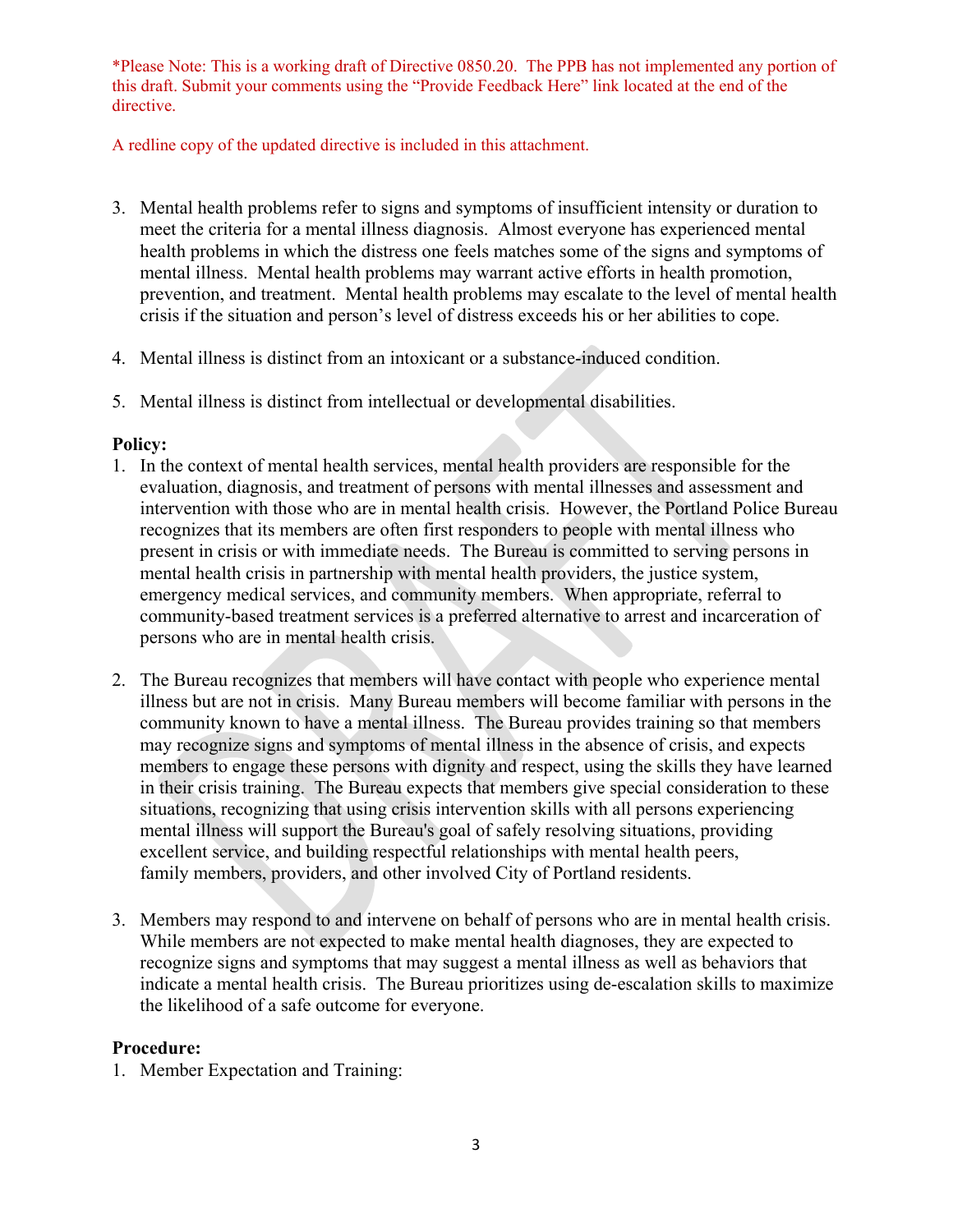A redline copy of the updated directive is included in this attachment.

- 1.1. When members recognize signs and symptoms of a mental illness in someone they are contacting, they are expected to use their training to attempt engagement without escalating the situation. When responding to incidents involving persons who are experiencing a mental health crisis, members are also expected to manage the scene and develop a reasonable disposition plan.
- 1.2. All members on a call shall answer the mental health indicator question. Members shall document the incident on an appropriate police report, complete all reporting requirements for a mental health crisis response, and submit the information to a supervisor before the end of shift.
- 1.3. Mental Health Response Training:
	- 1.3.1. All new sworn members shall receive Mental Health Response training.
	- 1.3.2. All existing sworn members shall receive Mental Health Response refresher training during annual, in-service training.
	- 1.3.3. The Bureau provides training so that members may recognize signs and symptoms of mental illness and develop skills to engage persons experiencing mental illness with dignity and respect.
- 2. Police Action and Involvement.
	- 2.1. When responding to incidents involving persons displaying signs and symptoms of mental health crisis, members shall consider the following actions to manage the incident for the safety of all at the scene:
		- 2.1.1. Evaluate the incident and determine the need for police action based on information known to the member at the time (e.g. reports, known history, observed behavior, etc.).
		- 2.1.2. If the member decides police action is needed, consider, when feasible, using verbal and non-verbal communication skills to engage a person who may be agitated, upset, or at risk of becoming emotionally unstable in order to calmly and safely resolve the situation.
		- 2.1.3. If the member decides police action is not needed, document the reason why in the CAD call or a police report.
		- 2.1.4. If custody is necessary, develop and communicate a tactical plan to participating members, to take advantage of the most effective options that may safely resolve the incident.
- 3. Resources and Strategies for Mental Health Crisis Response.
	- 3.1. When responding to and managing scenes involving persons in mental health crisis, members should consider making a plan and using the following resources and strategies:
		- 3.1.1. Requesting specialized units such as Enhanced Crisis Intervention Team (ECIT) members or the Crisis Negotiation Team (CNT);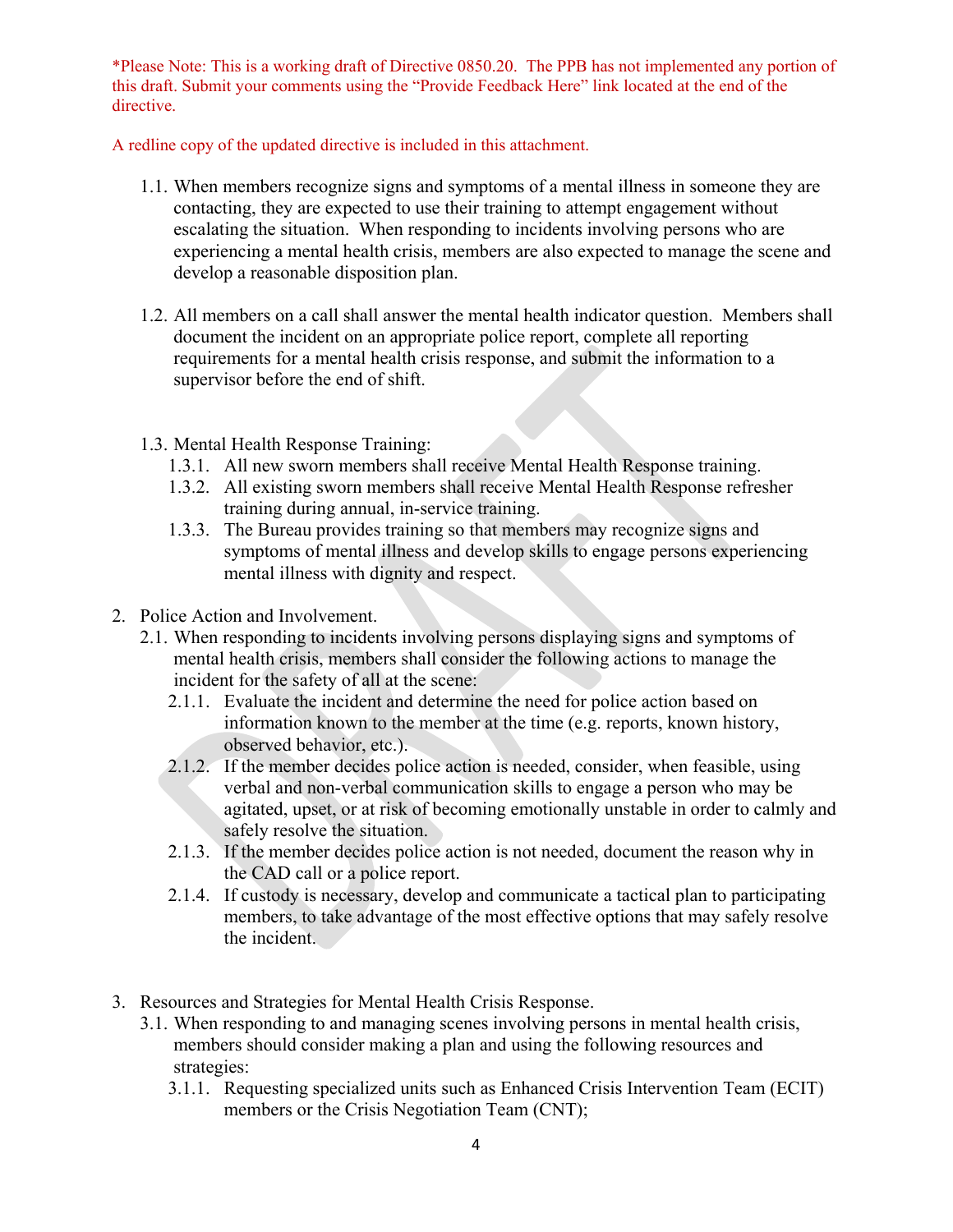A redline copy of the updated directive is included in this attachment.

- 3.1.2. Consulting with a mental health provider;
- 3.1.3. Surveillance;
- 3.1.4. Area containment;
- 3.1.5. Requesting more resources/summoning reinforcements;
- 3.1.6. Delaying arrest (get a warrant, or try different time/place);
- 3.1.7. Using time, distance, and communication to attempt to de-escalate the person; and
- 3.1.8. Disengagement with a plan to resolve later.
- 4. Disengagement.
	- 4.1. Members shall consider a disengagement plan when the benefits to be gained by police action are clearly outweighed by the risks associated with the call.
	- 4.2. When determining whether to disengage, members shall:
		- 4.2.1. Attempt to gather relevant information about the person in crisis from readily available sources, such as the Multnomah County Behavioral Health Call Center, and
		- 4.2.2. Consult with a supervisor to determine whether to make contact at a different time or under different circumstances.
	- 4.3. Members shall not disengage if an individual presents an immediate danger to a third party.
	- 4.4. If a person presents an immediate danger to themselves, before disengaging members shall assess whether they could reasonably remain at the scene and use other tactics to diminish the risk of harm to the person without increasing the risk of harm to the member or third parties. A perception of risk is based on articulatable facts and not suspicion alone.
		- 4.4.1. If a member decides to disengage, they shall:
			- 4.4.1.1. Complete a general offense report;
			- 4.4.1.2. Notify the Multnomah County Behavioral Health Call Center of the situation (e.g. name, date of birth, disposition); and
			- 4.4.1.3. Develop a plan in accordance with Bureau training.
- 5. Non-Criminal Disposition:
	- 5.1. In determining a non-criminal resolution for a person with a mental illness or in mental health crisis, members will consider the totality of the circumstances, including the behavior of the person and the governmental interests at stake. Following is a list of non-criminal dispositions that may be appropriate at the scene, among others:
		- 5.1.1. Refer the involved person to a mental health provider; see the Behavioral Health Unit's Community Mental Health Resources, for referral information.
		- 5.1.2. Request AMR transport for the involved person to a mental health or medical facility for voluntary care. Members should inform AMR personnel of the situation so AMR can pass the information along to staff at the facility upon arrival. Members may meet up with AMR at the facility and may escort the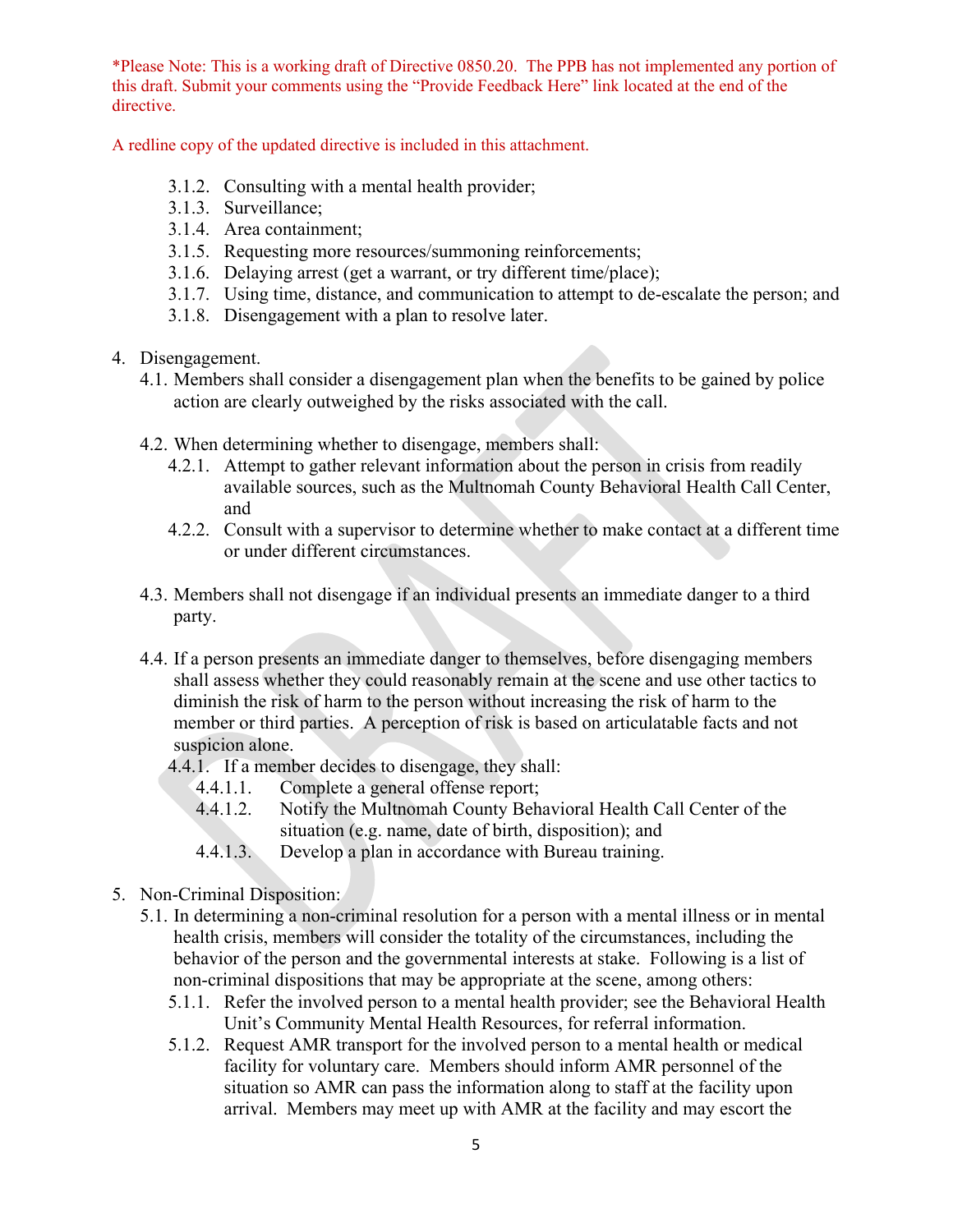A redline copy of the updated directive is included in this attachment.

- person into the waiting area, introduce them to facility staff, and share with staff a brief verbal report on the facts of the case. Members are not required to standby.
- 5.1.3. Take the involved person into custody and arrange for AMR transport to a medical facility in accordance with Directive 0850.21, Peace Officer Custody (Civil), or Directive 0850.22, Police Response to Mental Health Directors Holds and Elopement.
- 5.2. Regardless of which disposition above is used, members are required to complete an appropriate police report.
- 5.3. If a person with a mental illness or in mental health crisis is taken into custody, either civilly or criminally, members are required to document consideration and/or use the strategies outlined in section 3. of this directive.
- 6. Enhanced Crisis Intervention Team (ECIT) Member Responsibilities:
	- 6.1. When requested, ECIT members will respond to support the dispatched member on a mental health crisis call. The dispatched member shall maintain their status as the primary member on the call, unless the ECIT member volunteers to become the primary member.
		- 6.1.1. The dispatched member shall be responsible for fulfilling all other requirements related to the call, such as investigation, collection of evidence, follow up, and the completion of appropriate reports.
		- 6.1.2. The dispatched member shall include in their report the name of the ECIT member who provided support and a brief description of assistance they provided.
	- 6.2. ECIT officers may serve as a resource to the Crisis Negotiation Team (CNT). Additionally, ECIT officers may facilitate an efficient transition when CNT arrives on scene. However, ECIT will not be used in place of CNT. Members should refer to Directive 0720.00, Special Emergency Reaction Team (SERT) and Crisis Negotiation Team (CNT) Use, for additional guidance.
	- 6.3. ECIT members will notify their supervisor when leaving their assigned precinct.
	- 6.4. ECIT members who participate in a mental health crisis call by using their crisis intervention skills shall complete any required report.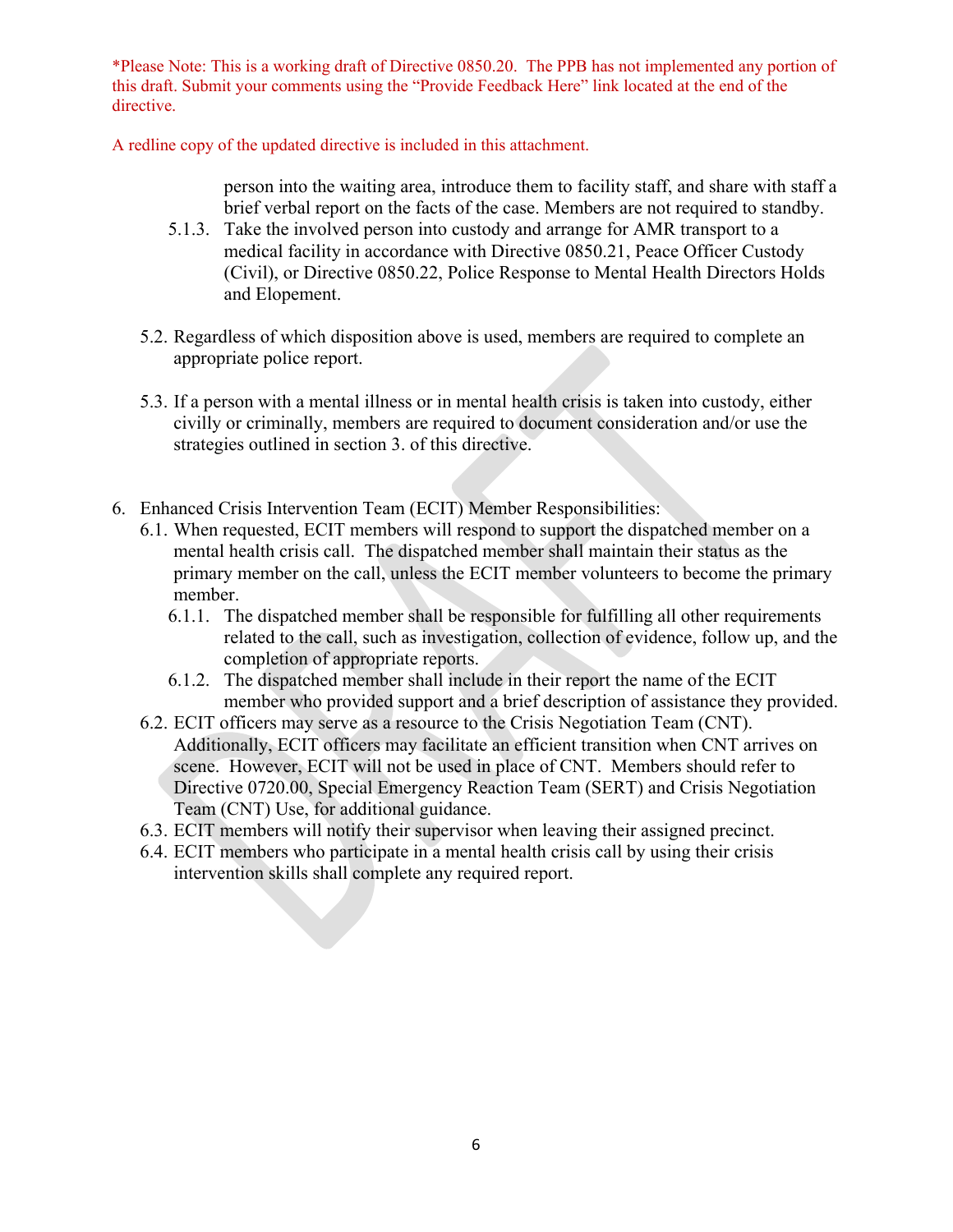A redline copy of the updated directive is included in this attachment.

- 7. Supervisor Responsibilities:
	- 7.1. Supervisors shall manage the dispatch and use of ECIT members and coordinate with the Bureau of Emergency Communications (BOEC) as appropriate.
	- 7.2. Supervisors shall acknowledge or respond to all calls where a member is dispatched to a designated mental health facility, in accordance with Directive, 0850.25, Police Response to Mental Health Facilities.
	- 7.3. Supervisors shall ensure their members follow reporting requirements for mental health crisis response.

[Provide Feedback Here.](https://www.surveymonkey.com/r/6CZLCQG)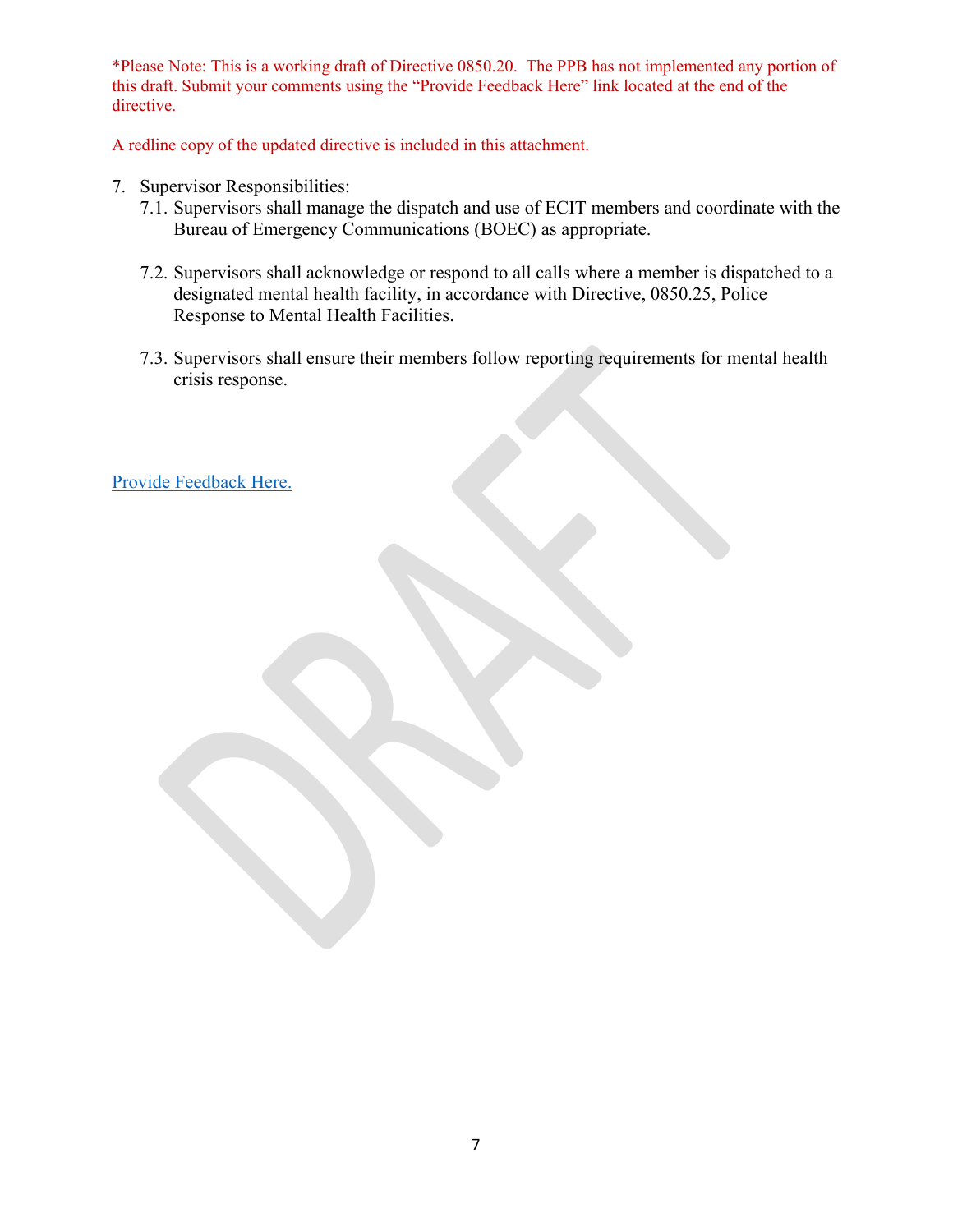## **0850.20 Police Response to Mental Health Crisis**

## **Refer***:*

- ORS § 161.375(4), Authority of Psychiatric Security Review Board to issue warrant of arrest
- ORS  $\S 426.223$ , Authority of facility director or designee to require assistance of a peace officer to retake custody of committed person who has left a facility without lawful authority
- ORS  $§$  426.005, Definitions for ORS  $§$  426.005 to 426.390 Persons with Mental Illness
- ORS § 426.228, Authority of peace officer to take a person into custody for mental health treatment
- ORS § 426.233, Authority of community mental health program director or designee to place mental health hold and order transport to treatment
- ORS § 430.735-765, Duty of government officials (incl. Peace Officers) to report abuse of persons with mental illness or developmental disabilities
- DIR 6300630.45, Emergency Medical Custody Transports
- DIR 6400640.35, Abuse of Elderly/Persons with Disabilities
- DIR 8500720.00, Special Emergency Reaction Team (SERT) and Crisis Negotiation Team (CNT) Use
- DIR 0850.21, Peace Officer Custody (Civil)
- DIR 0850.22, Police Response to Mental Health Director Holds and Elopement
- DIR 0850.25, Police Response to Mental Health Facilities
- DIR 850DIR 0850.30 Temporary Detention and Custody of Juveniles
- DIR 0850.39, Missing, Runaway, Lost or Disoriented Persons
- DIR 850.10 Custody, Civil Holds
- DIR 850.30 Temporary Detention and Custody of Juveniles
- DIR 9000900.00, General Reporting Guidelines
- Portland Police Bureau, Behavioral Health Unit's Community Mental Health Resources
- Report of Peace Officer Custody of a Person with Alleged Mentally Illness
- Report of Peace Officer Custody of a Person with Alleged Mentally Illness as Directed by a Community Mental Health Director
- Bureau of Emergency Communications Mental Health and Enhanced Crisis Intervention Team Dispatch Protocol

## **Definitions:**

- De-escalation: A deliberate attempt to prevent or reduce the amount of force necessary to safely and effectively resolve the confrontation confrontations.
- Designated Residential Mental Health Facility: Secure and non-secure treatment facilities registered with Multnomah County Mental Health and Addiction Services to provide residential mental health treatment for adults in a home like environment supervised by twenty-four (24) hour staff to provide stabilization, treatment, and community integration, which have been identified and flagged by the Portland Police Bureau's Behavioral Health Unit (BHU). ORS § 426.005 (1) (c) (d).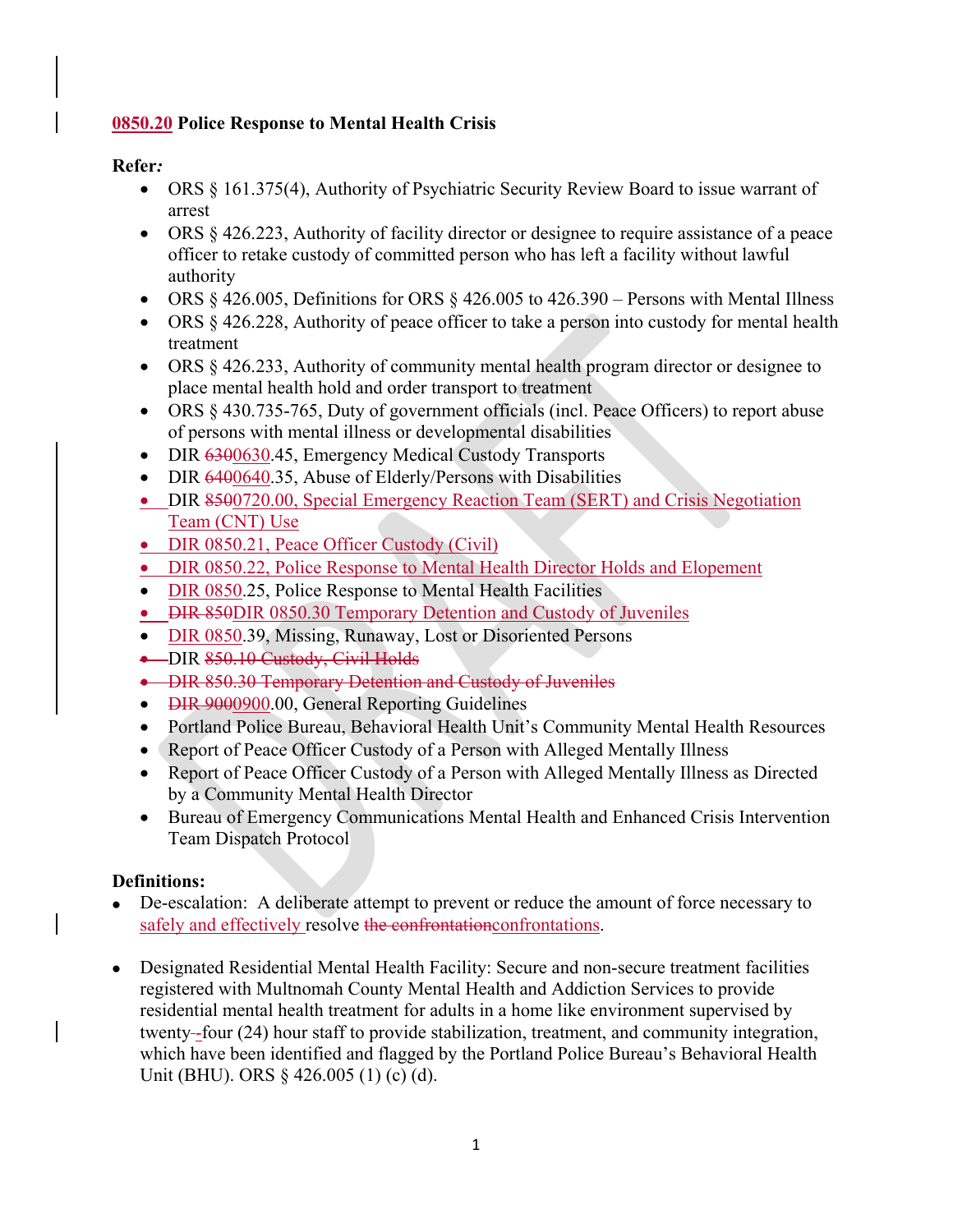- Disengagement: The intentional decision, based on the totality of the circumstances, to discontinue contact with a person the member could lawfully take into custody.
- Enhanced Crisis Intervention Team (ECIT): ECIT consists of sworn members who have volunteered and been selected to complete an additional forty (40) hours of mental health response training to serve as specialized responders to individual spersons who may have a mental illness.
- Feasible: When time and safety allow for a particular action.
- Mental Health Crisis: An incident in which *someone with an actual or perceived mental illness* experiences intense feelings of personal distress (e.g. anxiety, depression, anger, fear, panic, hopelessness), a thought disorder (e.g. visual or auditory hallucinations, delusions, sensory impairment or cognitive impairment),, obvious changes in functioning (e.g. neglect of personal hygiene), and/or catastrophic life events (e.g. disruptions in personal relationships, support systems or living arrangements; loss of autonomy or parental rights; victimization or natural disasters), which may, but not necessarily, result in an upward trajectory of intensity culminating in thoughts or acts that are dangerous to self and/or others.
- Mental Health Providers: Mental health providers are professionals who evaluate, diagnose, and treat mental health conditions. Providers have advanced education, training, and/or licensure. Common types of mental health providers include psychiatrist, psychologist, physician assistant, social worker, professional counselor, and qualified mental health professional. Providers may specialize in certain areas such as depression, substance abuse, or family therapy. Providers may work in different settings such as private practice, hospitals, or community agencies.
- Police Action: Any circumstance, on or off duty, in which a sworn member exercises or attempts to exercise police authority. This includes, but is not limited to, stops, searches, arrests, and use of force.

## **About Mental Health:**

- 1. Mental health is a state of successful performance of mental function, resulting in productive activities, fulfilling relationships with other people, and the ability to adapt to change and to cope with adversity. Mental health is indispensable to personal well-being, family and interpersonal relationships, and contribution to community or society.
- 2. Mental illnesses are health conditions that are characterized by alternations in thinking, mood, or behavior (or some combination thereof) associated with distress and/or impaired functioning. Alternations in thinking, mood, or behavior contribute to a host of problemspatient distress, impaired functioning, or heightened risk of death, pain, disability, or loss of freedom.
- 3. Mental health problems refer to signs and symptoms of insufficient intensity or duration to meet the criteria for a mental illness diagnosis. Almost everyone has experienced mental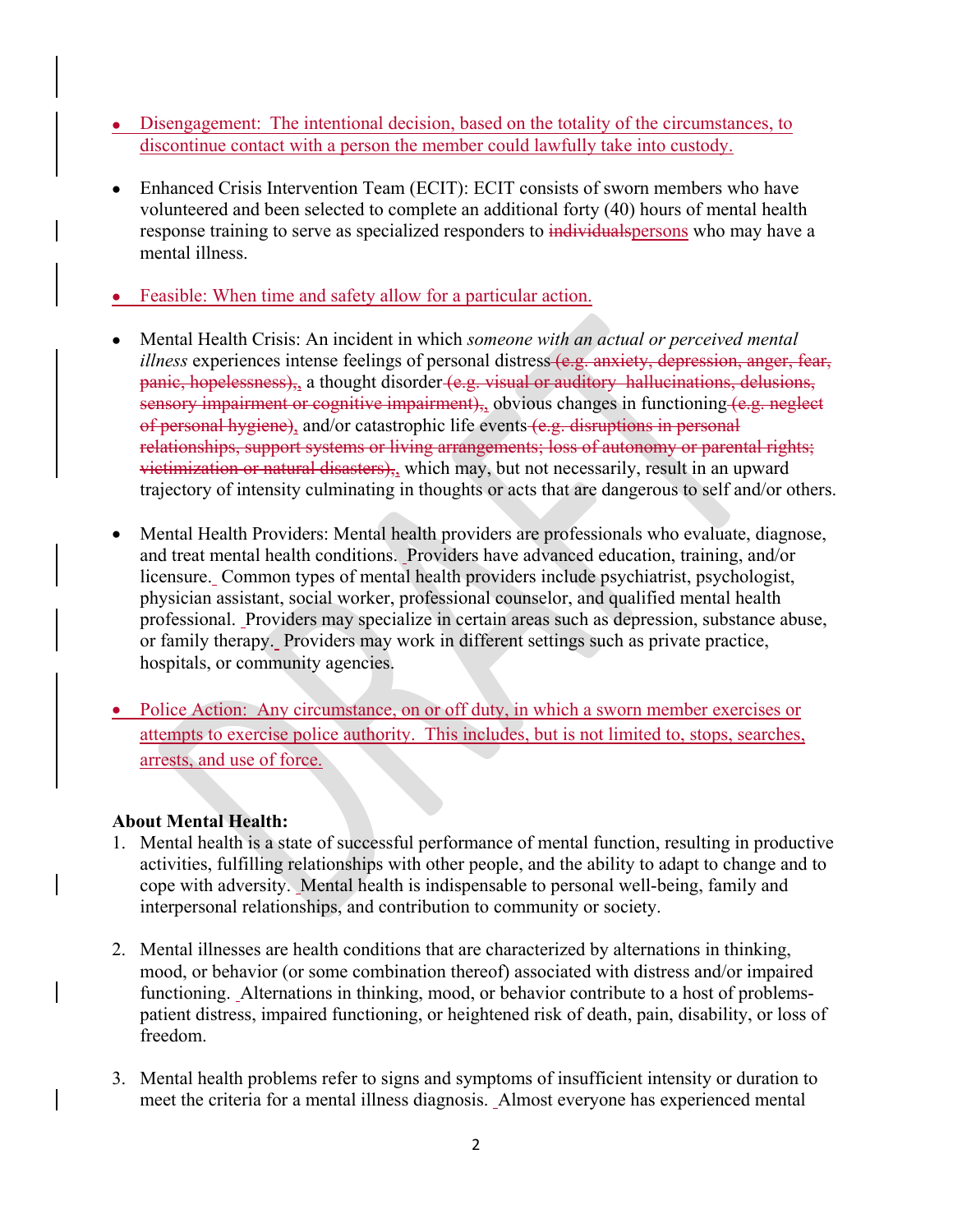health problems in which the distress one feels matches some of the signs and symptoms of mental illness. Mental health problems may warrant active efforts in health promotion, prevention, and treatment. Mental health problems may escalate to the level of mental health crisis if the situation and person's level of distress exceeds his or her abilities to cope.

- 4. Mental illness is distinct from an intoxicant or a substance-induced condition.
- 5. Mental illness is distinct from intellectual or developmental disabilities.

#### **Policy:**

- 1. In the context of mental health services, mental health providers are responsible for the evaluation, diagnosis, and treatment of persons with mental illnesses and assessment and intervention with those who are in mental health crisis. However, the Portland Police Bureau recognizes that its members are often first responders to individual speople with mental illness who present in crisis or with immediate needs. The Portland Police Bureau is committed to serving individual spersons in mental health crisis in partnership with mental health providers, the justice system, emergency medical services, and community members. When appropriate, referral to community-based treatment services is a preferred alternative to arrest and incarceration of persons who are in mental health crisis.
- 2. The Portland Police Bureau recognizes that members will have contact with residentspeople who experience mental illness but are not in crisis. Many Bureau members of the Portland Police Bureau will come to bebecome familiar with individual spersons in the community who members knowknown to have a mental illness. The Police Bureau provides training so that members may recognize signs and symptoms of mental illness in the absence of crisis, and expects members to engage these individual spersons with dignity and respect, using the skills they have learned in their crisis training. It is the Police Bureau's intention- The Bureau expects that members give special consideration to these situations, recognizing that using crisis intervention skills with all individual spersons experiencing mental illness will support the Bureau's goal of safely resolving situations, providing excellent service, and building respectful relationships with mental health peers, family members, providers, and other involved City of Portland residents.
- 3. Members are increasingly required tomay respond to and intervene on behalf of persons who are in mental health crisis. While members are not expected to make mental health diagnoses, they are expected to recognize signs and symptoms that may suggest a mental illness as well as behaviors that are indicative of indicate a mental health crisis. The goal is to useBureau prioritizes using de-escalation skills to maximize the likelihood of a safe outcome for members, individuals, and the communityeveryone.

#### **Procedure:**

- 1. Member Expectation and Training:
	- 1.1. When members recognize that a person whom they are contacting has signs and symptoms indicative of a mental illness, members in someone they are contacting, they are expected to use their training to attempt engagement without escalating the situation. When responding to incidents involving persons who are experiencing a mental health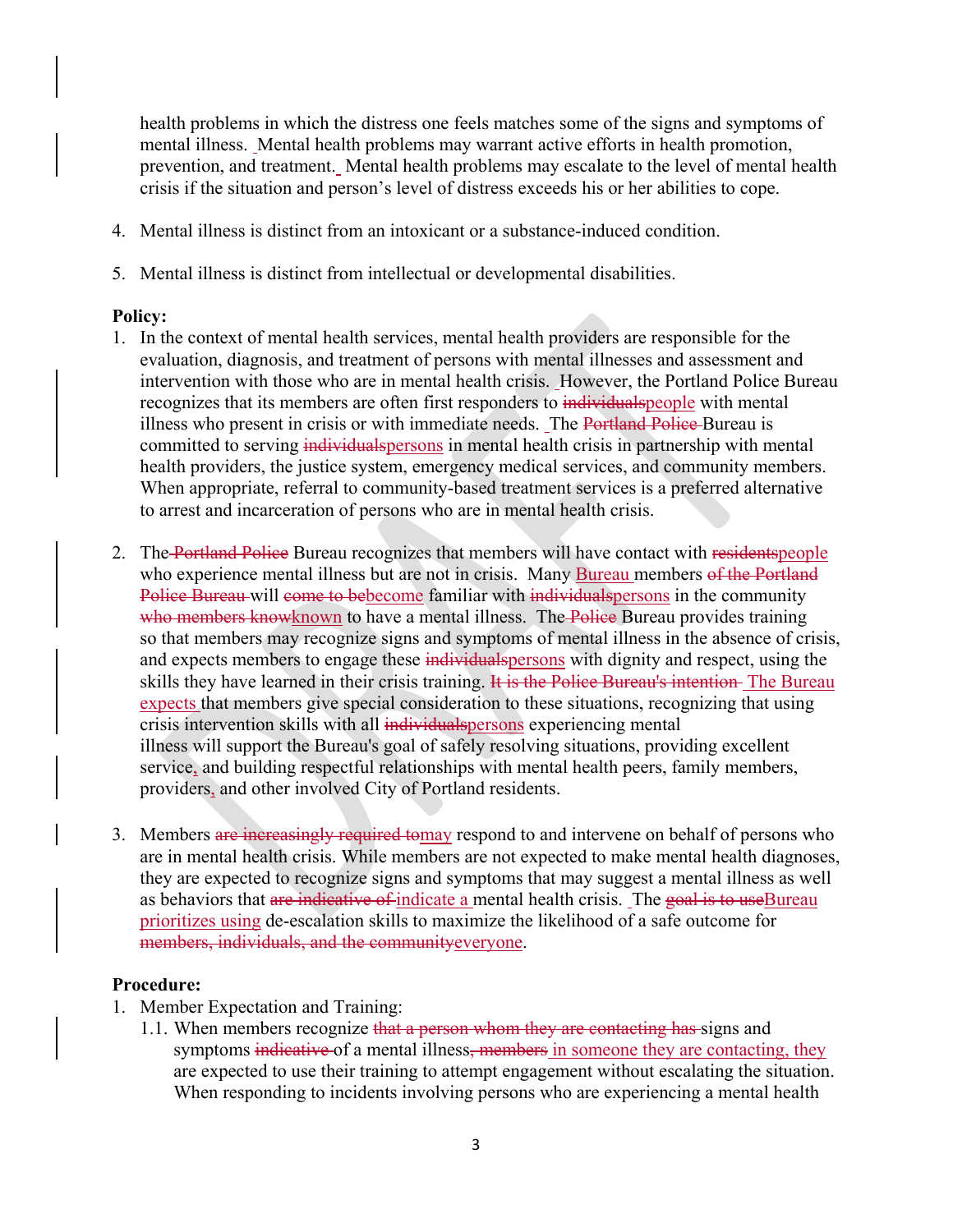crisis, members are also expected to manage the scene and develop a reasonable disposition plan.

- 1.2. All members on a call shall answer the mental health indicator question. Members shall document the incident on an appropriate police report, complete all reporting requirements for a mental health crisis response, and submit the information to a supervisor before the end of shift.
- 1.3. Mental Health Response Training:
	- 1.3.1. All new sworn members willshall receive Mental Health Response training.
	- 1.3.2. All existing sworn members willshall receive Mental Health Response refresher training during annual, in-service training.
	- 1.3.3. The Bureau provides training so that members may recognize signs and symptoms of mental illness and develop skills to engage individual spersons experiencing mental illness with dignity and respect.
- 2. Responding to and managing scenes involving persons in mental health crisis:
- 2. Police Action and Involvement.
	- 2.1. When responding to incidents involving persons displaying behavior indicativesigns and symptoms of mental health crisis, members willshall consider the following actions to manage the incident for the safety of all at the scene:
		- 2.1.1. Evaluate the nature of the incident and necessity determine the need for police intervention when feasible,action based on information known to the member at the time (e.g. reports, known history, observed behavior, etc.).
		- 2.1.2. If the member decides to intervene, police action is needed, consider, when feasible, the use ofusing verbal and non-verbal communication skills to engage a person who may be agitated, upset, or at risk of becoming emotionally unstable in order to calmly and safely resolve the situation.
		- 2.1.3. TacticsIf the member decides police action is not needed, document the reason why in the CAD call or a police report.
		- 2.1.4. If custody is necessary, develop and communicate a tactical plan to participating members, to take advantage of the most effective options that may safely resolve the incident.
- 3. Resources and Strategies for Mental Health Crisis Response.
	- 2.2.3.1. When responding to and managing scenes involving persons in mental health crisis, members should consider in devising a response plan include, but are not limited to, making a plan and using the following ("ROADMAP" is a mnemonic device that assists members in remembering tactics taught in training):resources and strategies: 2.2.1.1. **R –** RequestRequesting specialized units,
		- 2.2.2.3.1.1. Evaluate the need for assistance from individuals with additional training in working with mental health crisis situations (e.g. such as Enhanced Crisis Intervention Team (ECIT) members<del>, Project Respond, or the</del> Crisis Negotiation Team (CNT)). When a member determines that ECIT assistance is needed, they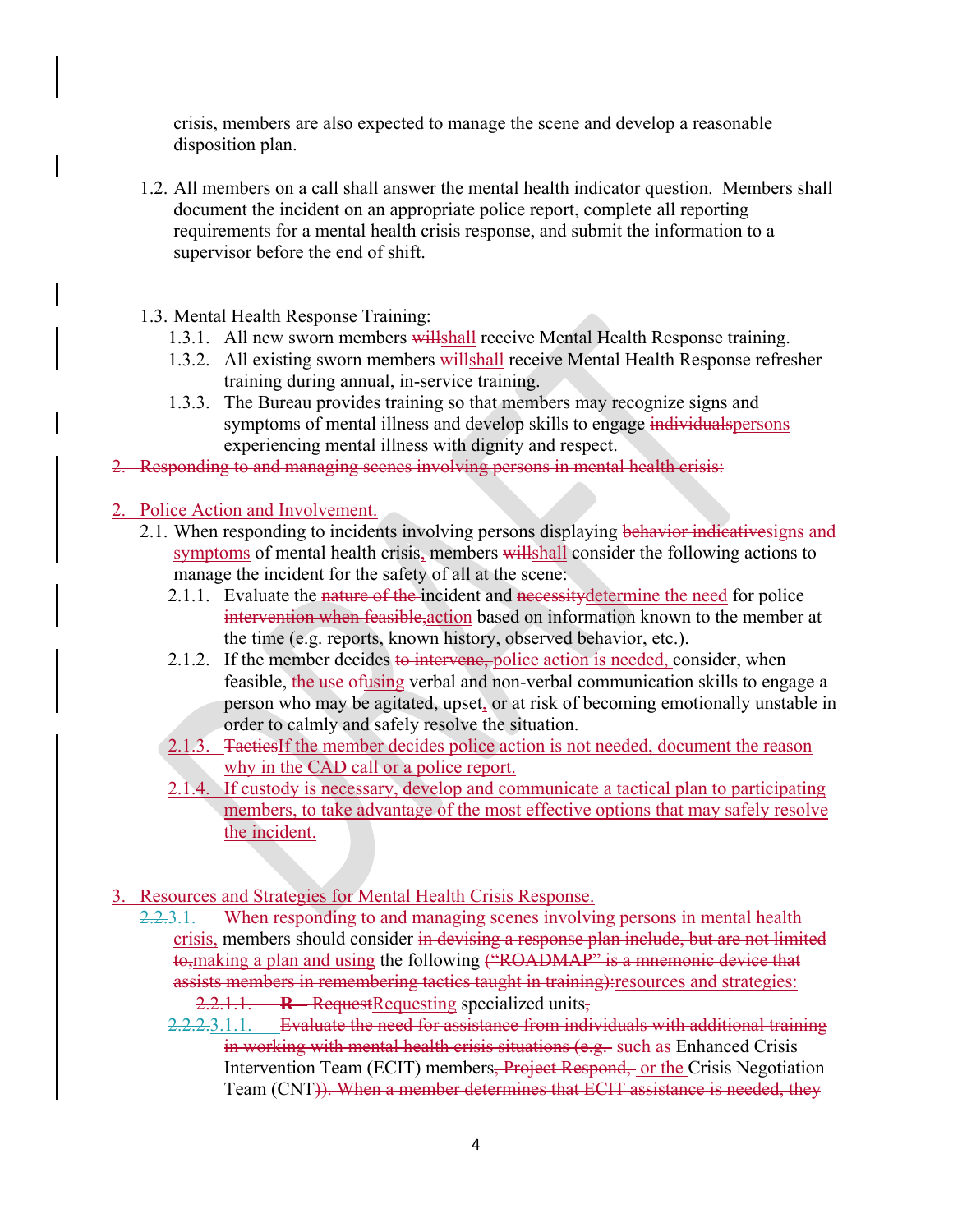shall make the request through the Bureau of Emergency Communications  $(**BOEC**)$ .

- 2.2.2.1.1. Evaluate the need for possible consultation with a mental health provider (e.g. see the Behavioral Health Unit's Community Mental Health Resources such as the Multnomah County Call Center, the involved person's mental health providers), and/or anyone else the member deems appropriate.
- 3.1.2. **O -** Observe or use Consulting with a mental health provider;
- 2.2.3.3.1.3. Surveillance to monitor subject or situation,;

2.2.4.3.1.4. **A**—Area Containment (perimeter, containment),;

3.1.5. **D –** Disengage Requesting more resources/summoning reinforcements;

3.1.6. Delaying arrest (get a warrant, or try different time/place);

3.1.7. Using time, distance, and communication to attempt to de-escalate the person; and  $2.2.5.3.1.8.$  Disengagement with a plan to resolve later<sub>5</sub>.

- 4. Disengagement is.
	- 4.1. Members shall consider a tactic to be considered to reduce undue safety risk to the member, the involved persons, or others. Prior to disengagement plan when the benefits to be gained by police action are clearly outweighed by the risks associated with the call.
	- 4.2. When determining whether to disengage, members will make reasonable efforts shall:
		- 4.2.1. Attempt to gather relevant information about the person in crisis from readily available sources, such as the Multnomah County Behavioral Health Call Center, and consult
		- 4.2.2. Consult with a supervisor to determine whether to make contact at a different time or under different circumstances. The tactic requires members to complete a general offense report, notify the Multnomah County Call Center of the situation (e.g. name, date of birth, disposition), and develop a plan in accordance with Bureau training.
	- 4.3. Members shall not disengage whereif an individual presents an immediate danger to a third party. Where an individual

2.3.4.4. If a person presents an immediate danger to her/himself, prior to

disengagementthemselves, before disengaging members shall assess whether they could reasonably remain at the scene and use other tactics to diminish the risk of harm to the individualperson without increasing the risk of harm to the member or third parties. A perception of risk is based on mere articulatable facts and not suspicion will not constitute 'immediate danger.' alone.

- 2.3.1.1. **M**  More Resources/Summon Reinforcements,
- 2.3.1.2. **A –** Arrest Delayed (get a warrant, or try different time/place),
- 2.3.1.3. **P –** Patience. Use time and communication to attempt to de-escalate the subject.
- 2.3.2.If custody is necessary, develop and communicate a tactical plan to participating members, so as to take advantage of the most effective options that may safely resolve the incident.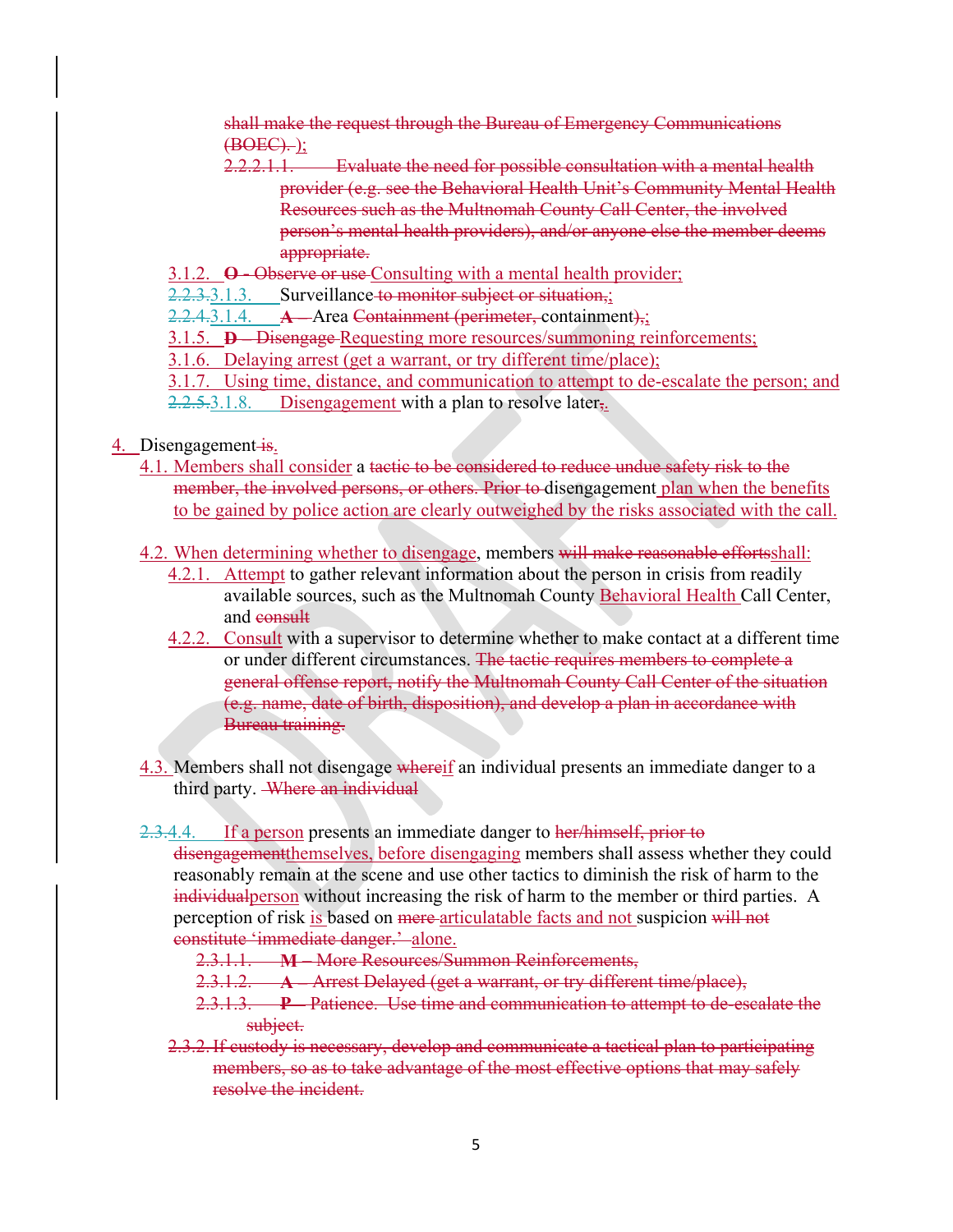- 4.4.1. If a member decides to disengage, they shall:
	- 4.4.1.1. Complete a general offense report;
	- 4.4.1.2. Notify the Multnomah County Behavioral Health Call Center of the
		- situation (e.g. name, date of birth, disposition); and
	- 4.4.1.3. Develop a plan in accordance with Bureau training.

### 3.5.Non-Criminal Disposition:

- 3.1.5.1. In determining a non-criminal resolution for a person with a mental illness or in mental health crisis, members will consider the totality of the circumstances, including the behavior of the person and the governmental interests at stake. Following is a list of non-criminal dispositions that may be appropriate at the scene, among others:
	- 3.1.1.5.1.1. Refer the involved person to a mental health provider; see the Behavioral Health Unit's Community Mental Health Resources, for referral information.
	- 3.1.2.5.1.2. Request AMR transport for the involved person to a mental health or medical facility for voluntary care. Members should inform AMR personnel of the situation so AMR can pass the information along to staff at the facility upon arrival. Members may meet up with AMR at the facility and may escort the person into the waiting area, introduce them to facility staff, and share with staff a brief verbal report on the facts of the case. Members are not required to standby.
	- 3.1.3.5.1.3. Take the involved person into custody and arrange for AMR transport to a medical facility in accordance with Directive 8500850.21, Peace Officer Custody (Civil), or Directive 8500850.22, Police Response to Mental Health Directors Holds and Elopement.
- 3.2.5.2. Regardless of which disposition above is used, members are required to complete an appropriate police report.
- 3.3.5.3. If an individualIf a person with a mental illness or in mental health crisis is taken into custody, either civilly or criminally, members are required to document consideration and/or use of ROADMAP tacties the strategies outlined in section 3. of this directive.

4.6.Enhanced Crisis Intervention Team (ECIT) Member Responsibilities:

- 4.1. When requested, ECIT members will respond asto support the primary dispatched member on a mental health crisis call when. The dispatched or at the request of any member.
- 4.2.6.1. shall maintain their status as the primary member on the call, unless the ECIT members may also volunteermember volunteers to become the primary member on any call.
	- 6.1.1. The dispatched member shall be responsible for fulfilling all other requirements related to the call, such as investigation, collection of evidence, follow up, and the completion of appropriate reports.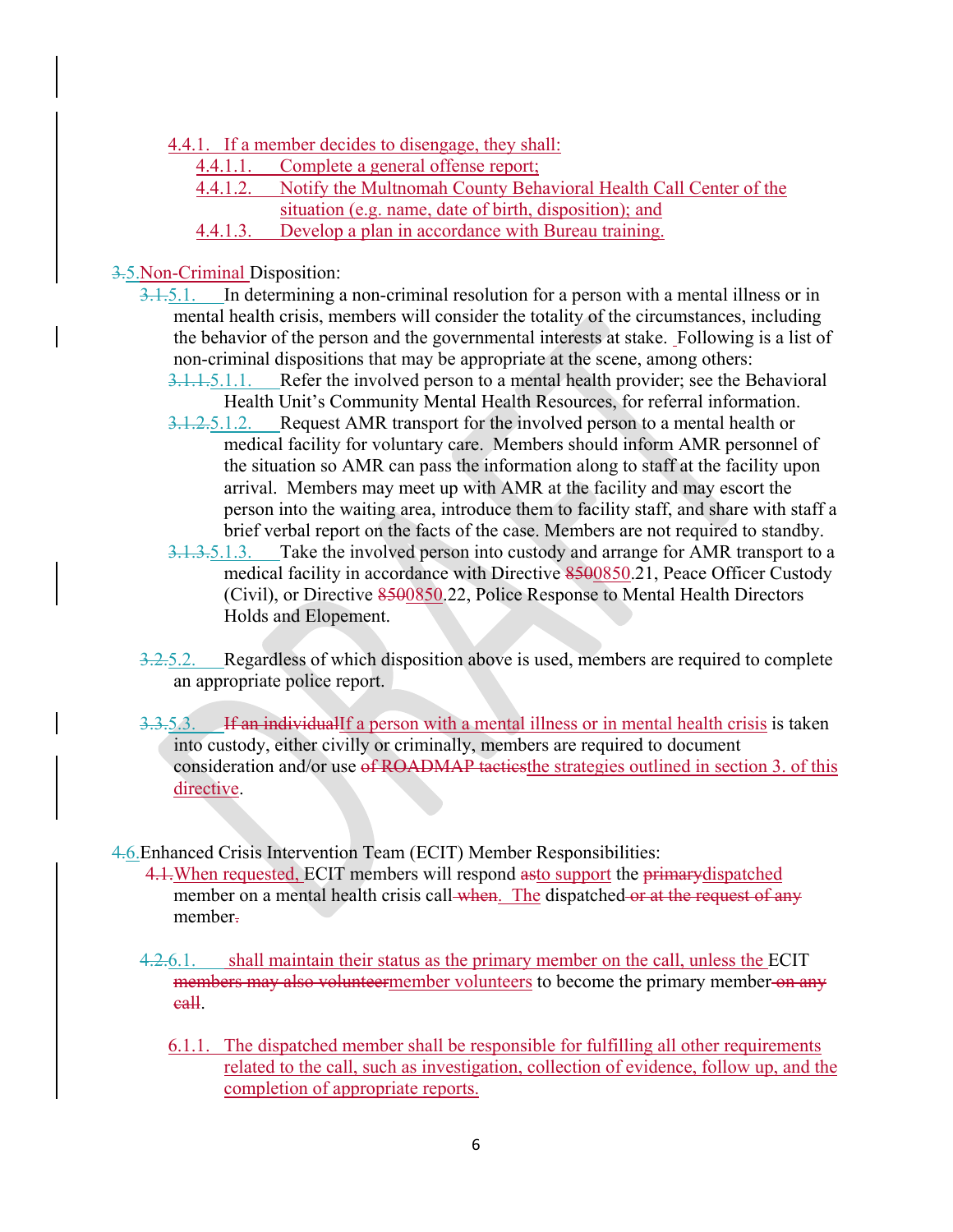- 6.1.2. The dispatched member shall include in their report the name of the ECIT member who provided support and a brief description of assistance they provided.
- 4.3.6.2. ECIT officers may serve as a resource to the Crisis Negotiation Team (CNT). Additionally, ECIT officers may facilitate an efficient transition when CNT arrives on scene. However, ECIT will not be used in place of CNT. Members should refer to Directive 0720.00, Special Emergency Reaction Team (SERT) and Crisis Negotiation Team (CNT) Use, for additional guidance.
- 4.4.6.3. ECIT members will notify his/hertheir supervisor when leaving their assigned precinct.
- 4.5.6.4. ECIT members who participate in a mental health crisis call by using their crisis intervention skills shall complete any required report.

5.7.Supervisor Responsibilities:

- 5.1.7.1. Supervisors willshall manage the dispatch and use of ECIT members and coordinate with the Bureau of Emergency Communications (BOEC) as appropriate.
- 5.2.7.2. Supervisors will shall acknowledge or respond to all calls where a member is dispatched to a designated mental health facility, in accordance with Directive, 8500850.25, Police Response to Mental Health Facilities.
- 5.3.7.3. Supervisors will shall ensure their members follow reporting requirements for mental health crisis response.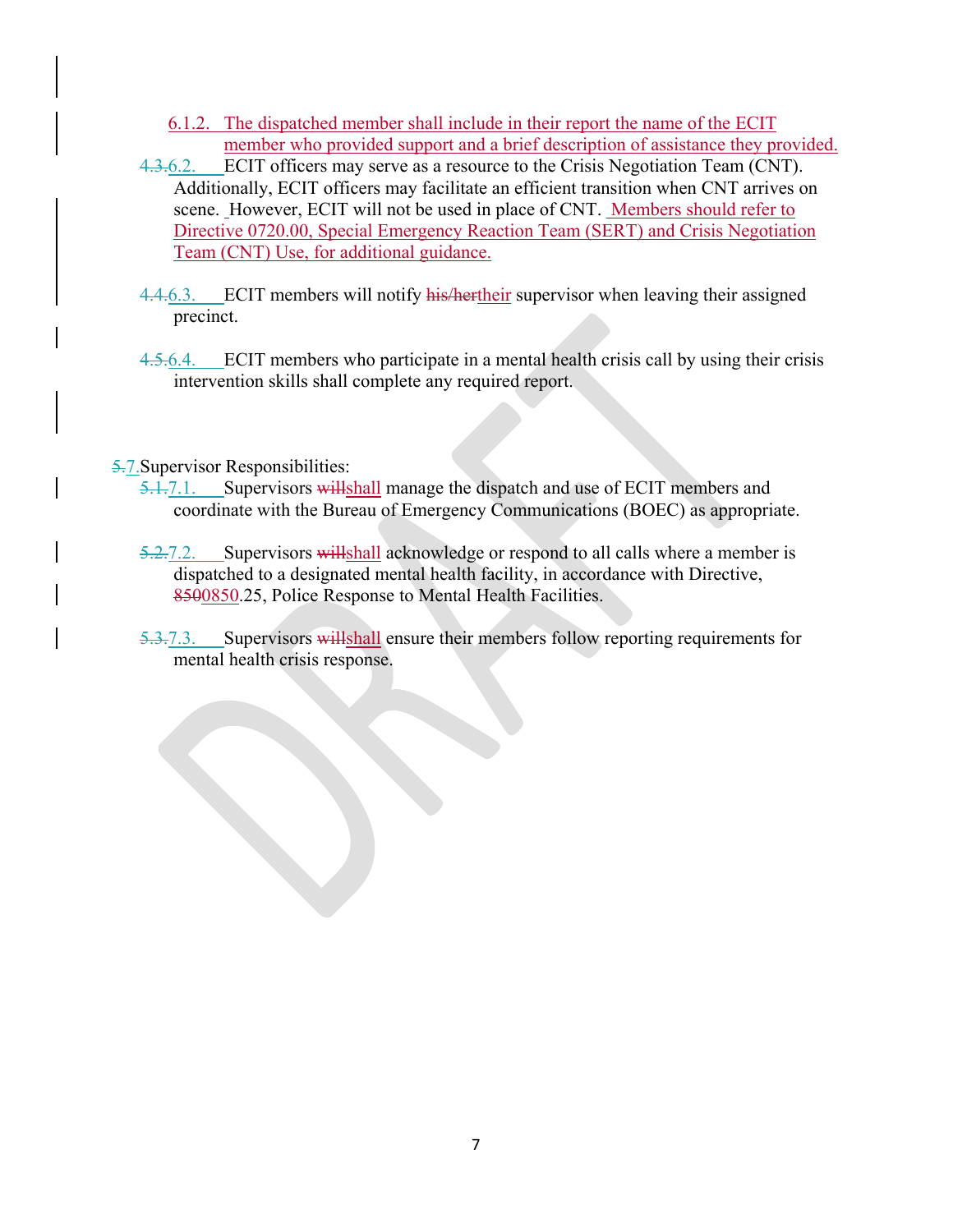# #1

## COMPLETE

| Collector:            | Web Link 1 (Web Link)               |
|-----------------------|-------------------------------------|
| Started:              | Monday, January 03, 2022 1:23:12 PM |
| <b>Last Modified:</b> | Monday, January 03, 2022 1:23:46 PM |
| Time Spent:           | 00:00:34                            |
|                       |                                     |

Page 1

## **Q1**

Please provide feedback for this directive

Stop murdering them.

**Q2**

**Respondent skipped this question**

Contact Information (optional - your name will be visible on PPB's website)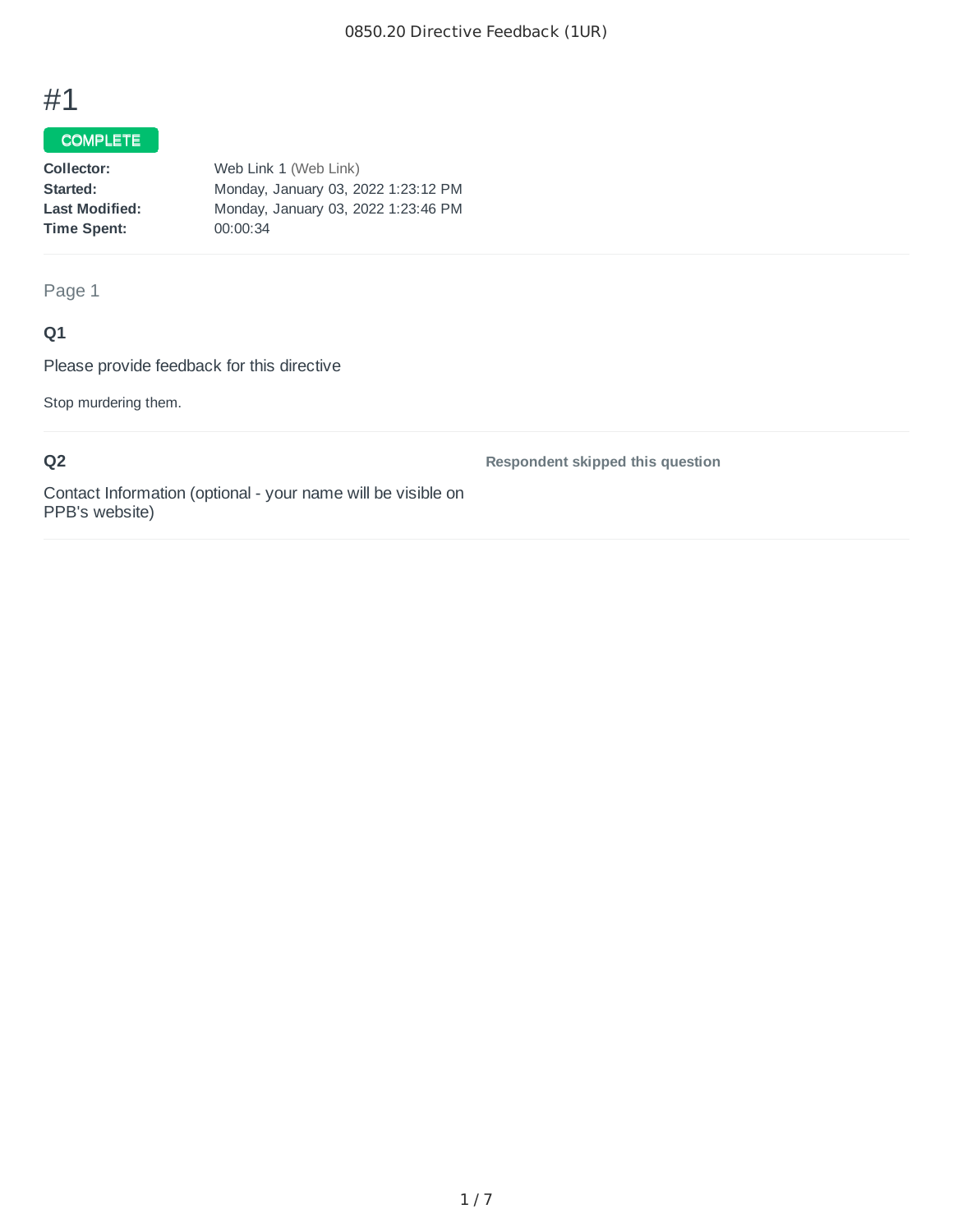# #2

## COMPLETE

| Web Link 1 (Web Link)               |
|-------------------------------------|
| Sunday, January 16, 2022 4:48:58 PM |
| Sunday, January 16, 2022 4:49:30 PM |
| 00:00:31                            |
|                                     |

Page 1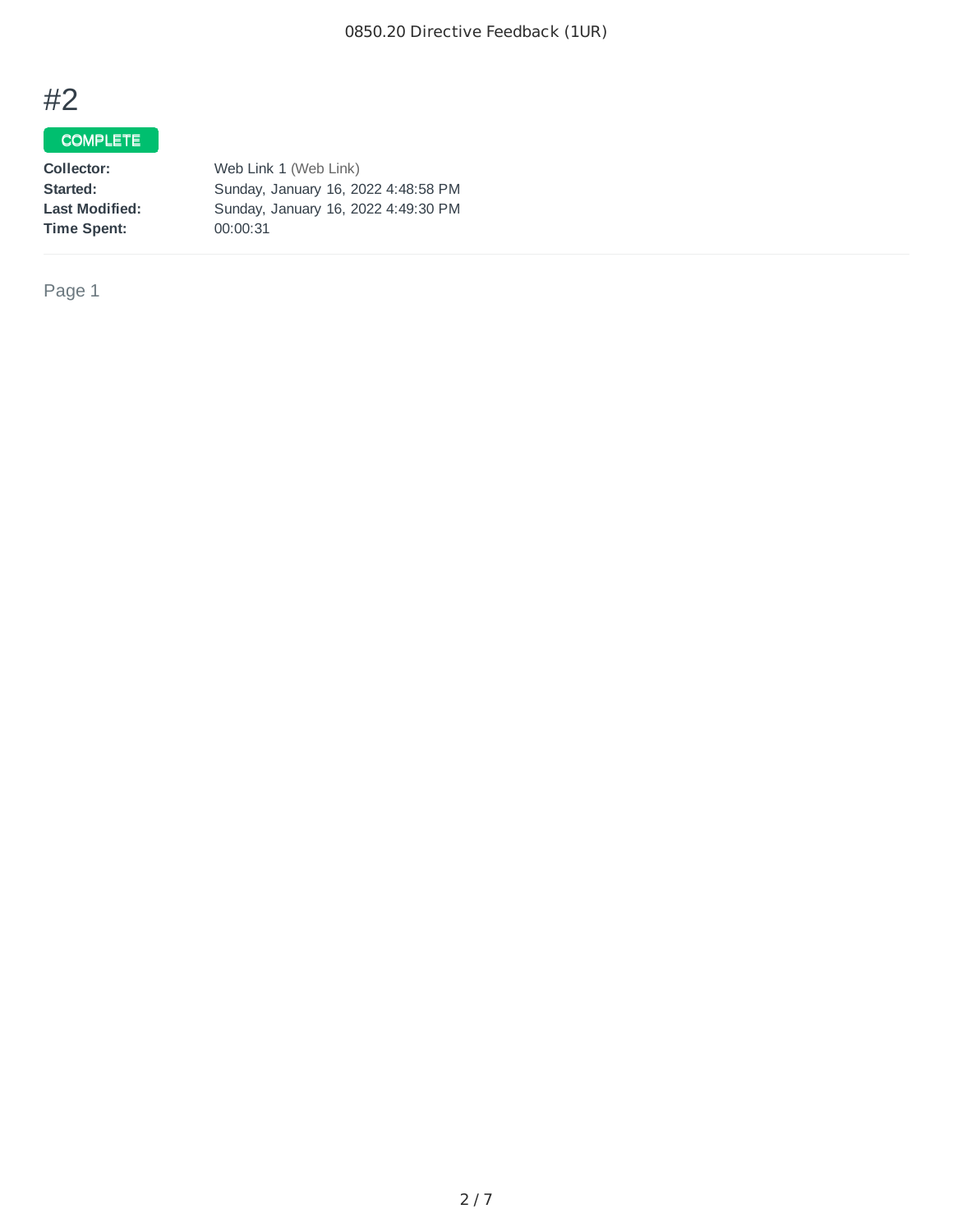## **Q1**

Please provide feedback for this directive

#### COMMENTS ON MENTAL HEALTH, CUSTODY, IMMIGRATION AND OTHER DIRECTIVES, JANUARY 2022

To Chief Lovell, Capt. Parman, Lieutenant Morgan, PPB Policy Analysts, Compliance Officer/Community Liaison Team, Portland Committee on Community Engaged Policing, US Dept. of Justice, Citizen Review Committee and the Portland Police Bureau:

Below are Portland Copwatch's comments on the 13 of the 15 Directives posted for review in January . The "First Universal Review" is particularly challenging, not only because of the very short (15 day) timeline, but because it is difficult to know if the Bureau intends to make any changes to the policies. Because the public is presented with the policies as they currently exist, it is extremely challenging to determine if any changes were made between the last Second Universal Review and the present time. We strongly suggest that the Bureau include both (a) a statement of intent if there is a particular reason a Directive has been chosen and (b) a link to an existing implementation memo which might include a final redline of the previous iteration and the Bureau's reflections on public comments.

The wide variety of topics in this set of Directives is offset for us by the fact that we've made comments on all of them, except for 850.30 on Juveniles, previously. We've tried to indicate where the Bureau has made its (rare) changes reflective of our input. Otherwise, many of these comments are repeats of ones we made between January 2015 and January 2021.

Portland Copwatch (PCW) has chosen again not to comment on 660.32 Informant Processing because of the distasteful nature of such government-sponsored subterfuge, and 630.50 on Medical Aid, to which no changes have been made despite its previous posting in 2016.

We continue to ask that the Bureau add numbers or letters to the Definitions, Policy and Procedure sections to make them easier to reference. Our comments below refer to the Procedure section unless otherwise noted.

-------------

MENTAL HEALTH DIRECTIVES (last commented on April, 2020)

We begin with general comments we made when these Directives about Mental Health (850.20, 850.21, 850.22 and 850.25) were previously posted, updated here:

--Consistent Humanity Reminders: All four policies should reflect Policy Section 2 of 850.20 and Policy Section 1 of 850.25, which call on officers to treat people in mental health crisis "with dignity," "respect" (850.20) and "compassion" (850.25)-- "at all times" (also 820.25).

--References Mostly Fixed: We previously noted that all four Directives list "Definitions for ORS 426.005 to 426.390" in the Refer section and suggested the summary title "Persons With Mental Illness" be added. This was done in 850.20, 850.21 and 850.22. The summary title appears to be in the wrong place in 850.25.

--Memorize in Priority Order: We continue to believe the PPB should change its inadequate "ROADMAP" mnemonic for handling possible mental health crisis situations. The concept of "Patience" should not be the last item on the list. There are also two letter "A"s, with one standing for "Area Containment" and one for "Arrest Delayed," which can cause confusion. We suggested changing the mnemonic to "PD-MACRO," with the items listed as:

- \_\_Patience
- \_\_Disengagement
- \_\_More Resources
- \_\_Arrest Delayed
- \_\_Containment
- \_\_Request Specialized Units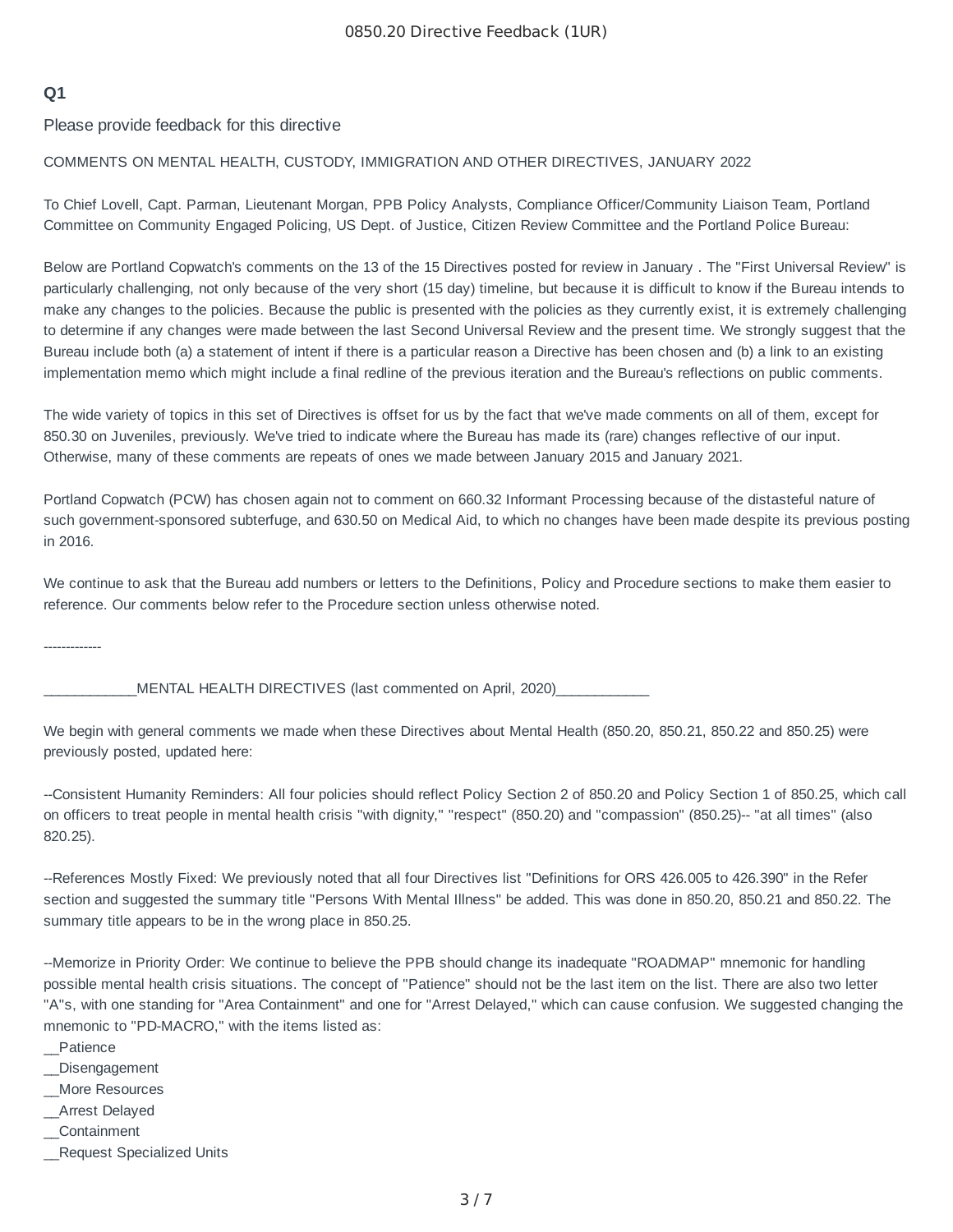#### 0850.20 Directive Feedback (1UR)

Observe or use surveillance.

"PD" should be easy for officers to remember, even though locals know our Department is the PPB. We note here again that officers can use all of these tactics (as well as non-engagement) on someone regardless of whether that person is in mental health crisis as alternatives to using force.

--Be Generic to Avoid Problems: For a few reasons, the Bureau should not refer to AMR, the private company which contracts for ambulance services in the County, in its policies. We suggest using a generic term about ambulances, especially if the Fire Bureau or other agency might transport the individuals, or if AMR ever changes its name. The Bureau has already shown a willingness to do so when references to the Unity Center were replaced by the generic term "secure evaluation facility."

--De-escalation Not About Stopping Using High Force Levels: PCW continues to urge the Bureau to define the term "de-escalation" to mean calming a situation down using verbal and physical tactics, not for lowering the amount of force already being used on a suspect (which is mitigation of force).

Here are comments on the four individual policies drawn from earlier input.

-------------

#### DIRECTIVE 850.20 MENTAL HEALTH CRISIS RESPONSE

--What's a Mental Health Indicator Question: Paragraph 1.2 requires officers to "answer the mental health indicator question," though it is not clear where that question is posed.

--Don't Over-Diagnose Mental Health Issues: The Definition of Mental Health Crisis is still too broad, saying it includes "intense feelings of personal distress, a thought disorder, obvious changes in functioning, and/or catastrophic life events." We have repeatedly suggested being more precise about how the PPB includes the concept of "neglect of personal hygiene" in its list of symptoms. We stated:

"It is true that taken in as part of the longer list of factors, this could indicate mental health problems, but the list should note that just that one 'symptom' by itself does not indicate an issue. Otherwise this could lead to officers assuming anyone who doesn't self-groom whether by choice or lack of access to facilities is by definition in mental health crisis. "

--Officers are Not Clinically Trained: Even though the Directive recognizes that "Mental health providers are responsible for the ...diagnosis of persons with mental illness" [Policy 1]), the Directive should include better-defined decision-making guidance; for example:

--->What Governmental Interests?: Section 3.1 tells officers to "consider the governmental interests at stake" with no examples.

--->Why are Officers Called?: An earlier version of the Directive outlined why police might need to be called to the scene of mental health crises, including the question of whether the person is armed.

--->Explain Why ECIT is Called: Section 4 guiding the work of the Enhanced Crisis Intervention Team (ECIT) no longer contains specific examples of when ECIT officers might respond, including the concept that a community member can request an ECIT officer. There also used to be references to violence, weapons, and attempted suicide. PCW also continues to suggest adding a reference to Directive 850.25 (Police Response to Mental Health Facilities), though we also believe the Bureau's rules should require officers to check their weapons at such facilities.

--Define Alternative Strategies: Parts of the Directive that were previously cut have not been reinstated, including the definitions of disengagement, delayed custody, and non-engagement. We note again that non-engagement is no longer an option given in the Di ti t f th l i S ti 2 1 2 hi h b i "If th b d id t i t " i l i th t d idi t t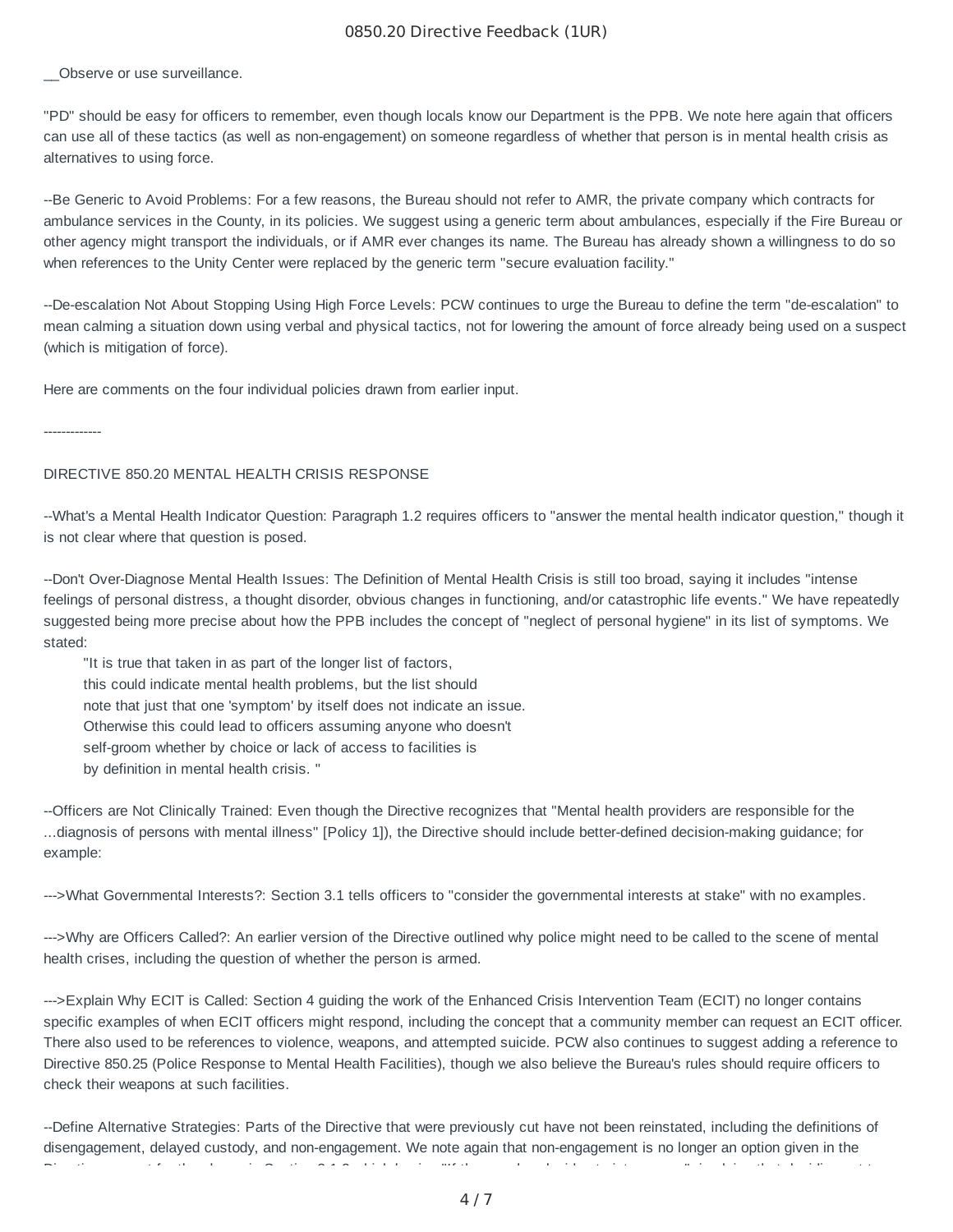#### 0850.20 Directive Feedback (1UR)

Directive, except for the clause in Section 2.1.2 which begins "If the member decides to intervene...", implying that deciding not to intervene is always an option.

--->Disengagement, delayed custody, and non-engagement all appear in some form in the ROADMAP mnemonic Section of the policy (2.1.3), which as noted in our general comments should be changed to "PD-MACRO."

--Mere Presence Can Escalate: This is our sixth time writing: "The Directive still does not call attention to the fact that the mere presence of a uniformed officer can cause trauma/stress for persons with mental health issues (and other members of the general public who are fearful of police due to past experience or witnessing of police violence)." We added that our allies in the mental health community have noted that some people might respond better to a uniformed officer than to a mental health professional, but the Directive should offer options to consider for de-escalating, such as putting on PPB polo shirts or other less intimidating gear.

--Remove Outdated Present-Tense Commentary: Policy 3 still talks about officers being "increasingly required to respond" to persons with mental illness. Now that the PPB has a Sergeant assigned to emergency dispatch and alternative responders such as Portland Street Response are in place, this phrase only serves to perpetuate finger-pointing about lack of services. Perhaps it should say officers are "at varying times called to respond," so that as the frequency goes down, the Directive is accurate.

--Require Supervisor Response: Section 5.2 says Supervisors "will acknowledge or respond to" calls in designated mental health facilities. Given the high stakes raised by the deaths of Jose Mejia Poot in 2001 and Merle Hatch in 2013, we continue to suggest that Supervisory response go back to being mandatory-- especially because it is required in Directive 850.25 (Sections 1.1 and 1.3).

#### **CONCLUSION**

We recognize that the Directives development process has evolved since it began, particularly with the addition of redline versions and public comments posted in the Second Universal Review. There is still more to be gained by adding the information suggested in our introduction and holding public meetings to exchange ideas about suggested changes. Several advisory bodies including the Citizen Review Committee, Portland Committee on Community Engaged Policing and Training Advisory Council all have a stake in various Directives, but the first two only meet once a month and the latter only meets every two months, so they can't easily meet the Bureau's deadlines for input.

Many of these policies could help reduce harm against vulnerable parts of our population. However, the incidents of use of deadly force against people in mental health crisis continues unabated, with at least three of eight people shot by the PPB in crisis in 2021. Notably, the last time the Bureau was involved in this many deadly force incidents was 2005. Yet after nine years of oversight by the US Department of Justice, it seems the ideas of de-escalation and other tactics outlined in these policies are thrown out the window because an officer or officers default to pulling firearms, pile on an agitated person, or using so-called "less lethal" weapons. The number one priority should always be respecting the dignity and humanity of the civilian and making sure everyone gets to go home safe at night-- whether or not a suspected mental health issue is at play.

We appreciate being invited to provide input into the Bureau's policies. Our goal at Portland Copwatch is that so long as there is a Police Bureau, its should be free of corruption, brutality and racism. We hope that our suggestions will help lead to such a culture.

--dan handelman (and other members of) --Portland Copwatch

### **Q2**

Contact Information (optional - your name will be visible on PPB's website)

#### Name **Portland Copwatch**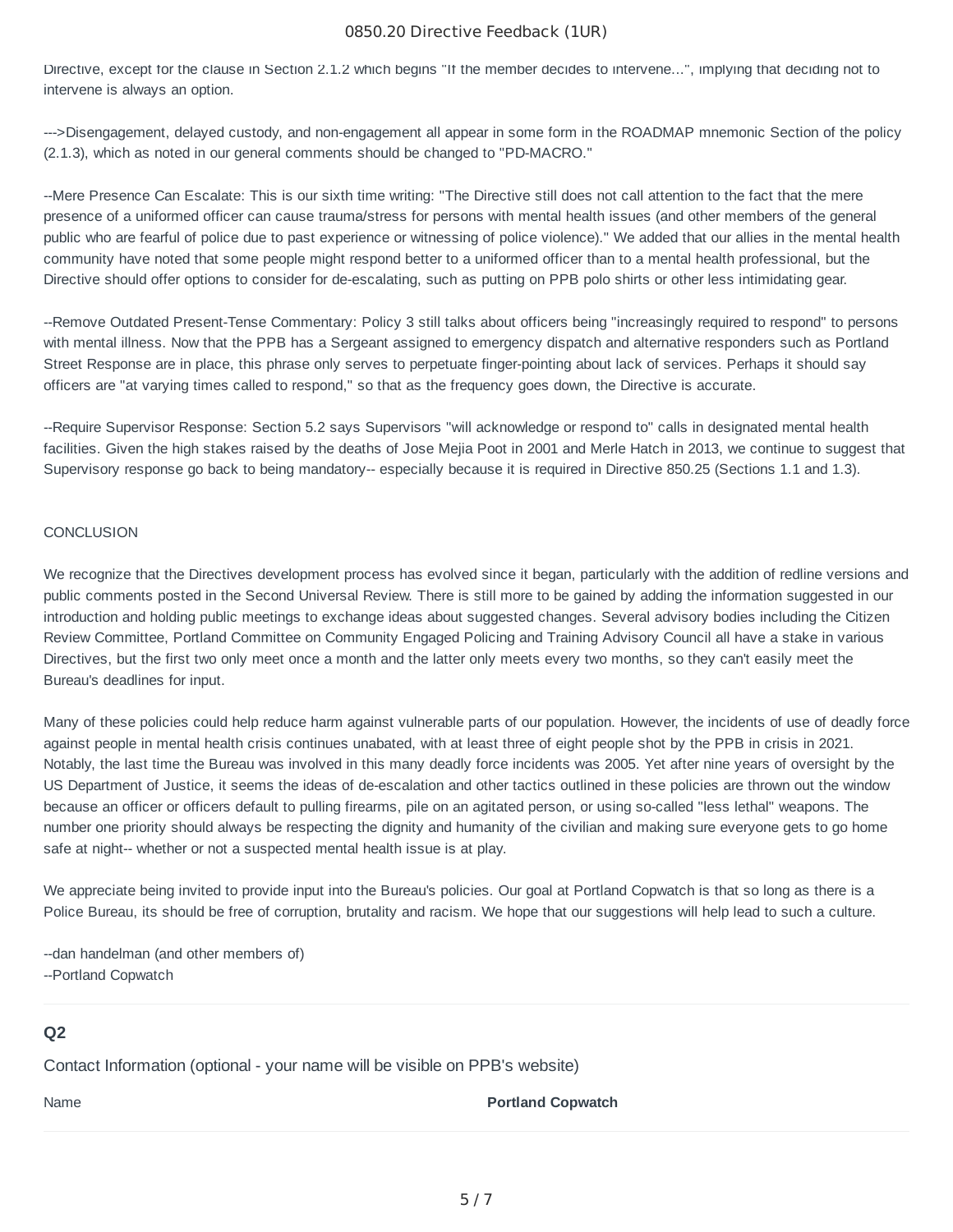## #3

## COMPLETE

| Collector:            | Web Link 1 (Web Link)               |
|-----------------------|-------------------------------------|
| Started:              | Sunday, January 16, 2022 8:23:29 PM |
| <b>Last Modified:</b> | Sunday, January 16, 2022 8:31:20 PM |
| Time Spent:           | 00:07:50                            |
|                       |                                     |

Page 1

## **Q1**

Please provide feedback for this directive

2.1.3.1.1. - Is the Project Respond (Cascadia - mobile crisis unit) still working together with PPB in a mental health crisis call or is it Portland Street Response?

2.1.3.1.2. Members may possibly consult with the involved person's mental health providers - How would a n officer get the person's provider's information? Would they ask for the info & get permission? It would be helpful to know if there are "rules" around this.

## **Q2**

Contact Information (optional - your name will be visible on PPB's website)

Name **Tia Palafox**